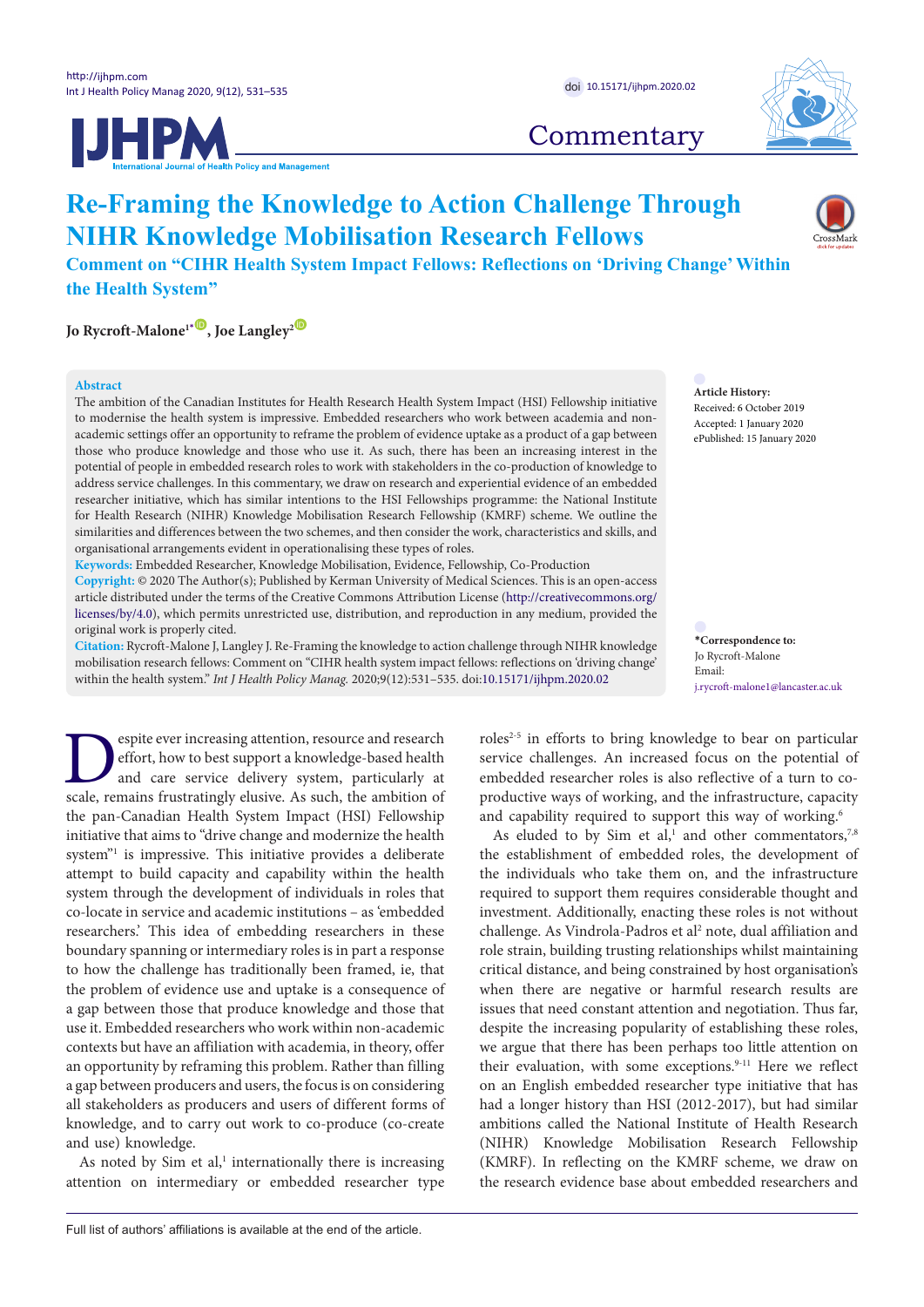experiential evidence of a KMRF (JL).

## **Knowledge Mobilisation Research Fellowships**

[Box 1](#page-1-0) describes the five key objectives of the KMRF scheme.

The first round of the scheme was called Knowledge Mobilisation Fellowships, and focused on mobilising research evidence into practice (Objectives 1, 3-5; [Box 1\)](#page-1-0). From round two, research ['R'] was introduced (Objective 2, [Box 1\)](#page-1-0). This addition was to ensure that the fellowships were about doing *and* researching knowledge mobilisation. Fellowships were funded in a competitive process based on the quality of their plans for the development of self, doing knowledge mobilisation, researching knowledge mobilisation, developing capacity in National Health Service (NHS) organisation to mobilise research evidence and building service involvement in research.

A maximum of five fellowships were awarded in each annual competition. [Table 1](#page-1-1) summarises annual numbers of applicants, fellowships awarded, and total investment.

There are both similarities and differences between HSI and KMRF schemes. The main similarities are that both have an objective to *do* some kind of translational work, ie, putting evidence into practice. Additionally, both HSI and KMRF expect dual host organisational set up, with one being an academic organisation and the other being a service delivery organisation. However, there are some differences, which are summarised in [Table 2.](#page-2-0)

Whilst the ambition of the initiatives is broadly similar, as [Table 2](#page-2-0) shows, the parameters of the two schemes were different in that the KMRF competition appears to have been more open in terms of, for example, applicants' backgrounds. As such, the cohort of 26 KMRFs represent a variety of backgrounds and therefore approaches to the embedded role from the more traditional health services research<sup>12</sup> to

#### <span id="page-1-0"></span>**Box 1.** KMRF Scheme Objectives

#### **Objective**

- 1. To build capacity by developing individuals who can lead and champion knowledge mobilisation for NIHR funded research and other applied health research
- 2. To improve and share the research-informed evidence base around knowledge mobilisation activities through new research
- 3. To improve the uptake, application and influence of NIHR funded research and other applied health research within the NHS
- 4. To develop capacity in NHS organisations that contributes to knowledge mobilisation research evidence
- 5. To improve the quality and relevance of NIHR research through greater service involvement

Abbreviations: KMRF, Knowledge Mobilisation Research Fellowship; NIHR, National Institute of Health Research; NHS, National Health Service.

the more co-creative.13 Despite a difference in approach, the unifying feature was an expectation that the KMRFs work with or alongside those in health and care services.

## **The Work**

Sim et al<sup>1</sup> touch on the work done in their embedded researcher roles, including the co-production of outputs to support practice innovation and improvement. Given the aim of the HSI fellowship is to bridge the knowledge practice gap, it is assumed that the ability to work across boundaries through developing and maintaining partnerships with different people and communities would be particularly critical to success. Bridging or spanning boundaries episodically (for example for specific tasks), as well as blurring them through a more continuous approach to being embedded in day-to-day activities<sup>9</sup> and being critical friends<sup>14</sup> requires considerable effort and work. As Cassidy et al<sup>7</sup> suggest, this will require the HSI fellows to 'attune to the relationship components embedded within the programme.' The need to attend to relationships is also evident in the ongoing research into embedded researchers of Ward and colleagues ([https://](https://www.embeddedresearch.org/uploads/8/0/2/1/80213224/ukkmbf.3.pdf) [www.embeddedresearch.org/uploads/8/0/2/1/80213224/](https://www.embeddedresearch.org/uploads/8/0/2/1/80213224/ukkmbf.3.pdf) [ukkmbf.3.pdf](https://www.embeddedresearch.org/uploads/8/0/2/1/80213224/ukkmbf.3.pdf)) which identifies one of the features of embedded research initiatives as 'Relational Role.' In their conceptualisation, Relational Role includes the independence of the embedded researcher and their approach to providing input.

'Authentic collaboration, partnership and engagement provides a context for action<sup>'6</sup> for those occupying embedded roles, however this requires careful navigation to align expectations and to work across boundaries. It also requires an ability to work with different types of evidence. For example, with a background of design engineering JL uses design practises as a means of discovery and research. As part of his knowledge mobilisation fellowship he has explored whether design practises, which take the form of eliciting, articulating and synthesising knowledge, and embodying it in material objects (prototypes) are useful for co-creating knowledge. His research suggests the practice of 'Collective Making' has additional value in the way it can manage relationships and power dynamics.13 Personal dynamics such as dominant personalities, being introvert or extroverts, and social and structural dynamics such gender, age, discipline and education levels can be negotiated through 'making' because:

- 1. As an activity it is equally 'out of the norm' for all parties, when used in research contexts; it therefore a leveller.
- 2. 'Making' and 'playing' are associated with childhood, hobbies, and activities people choose to do for pleasure

#### <span id="page-1-1"></span>**Table 1**. KMRF Awarded

|                       | 2012   | 2013    | 2014   | 2015    | 2016    | 2017   | Total   |
|-----------------------|--------|---------|--------|---------|---------|--------|---------|
| Number of applicants  | 39     | 15      | 10     | 10      | 23      | 19     | 116     |
| Number of KMRF awards |        |         |        |         |         |        | 26      |
| Total investment (£)  | 748709 | 1043053 | 728059 | 1143524 | 1054362 | 698852 | 5416558 |

Abbreviation: KMRF, Knowledge Mobilisation Research Fellowship.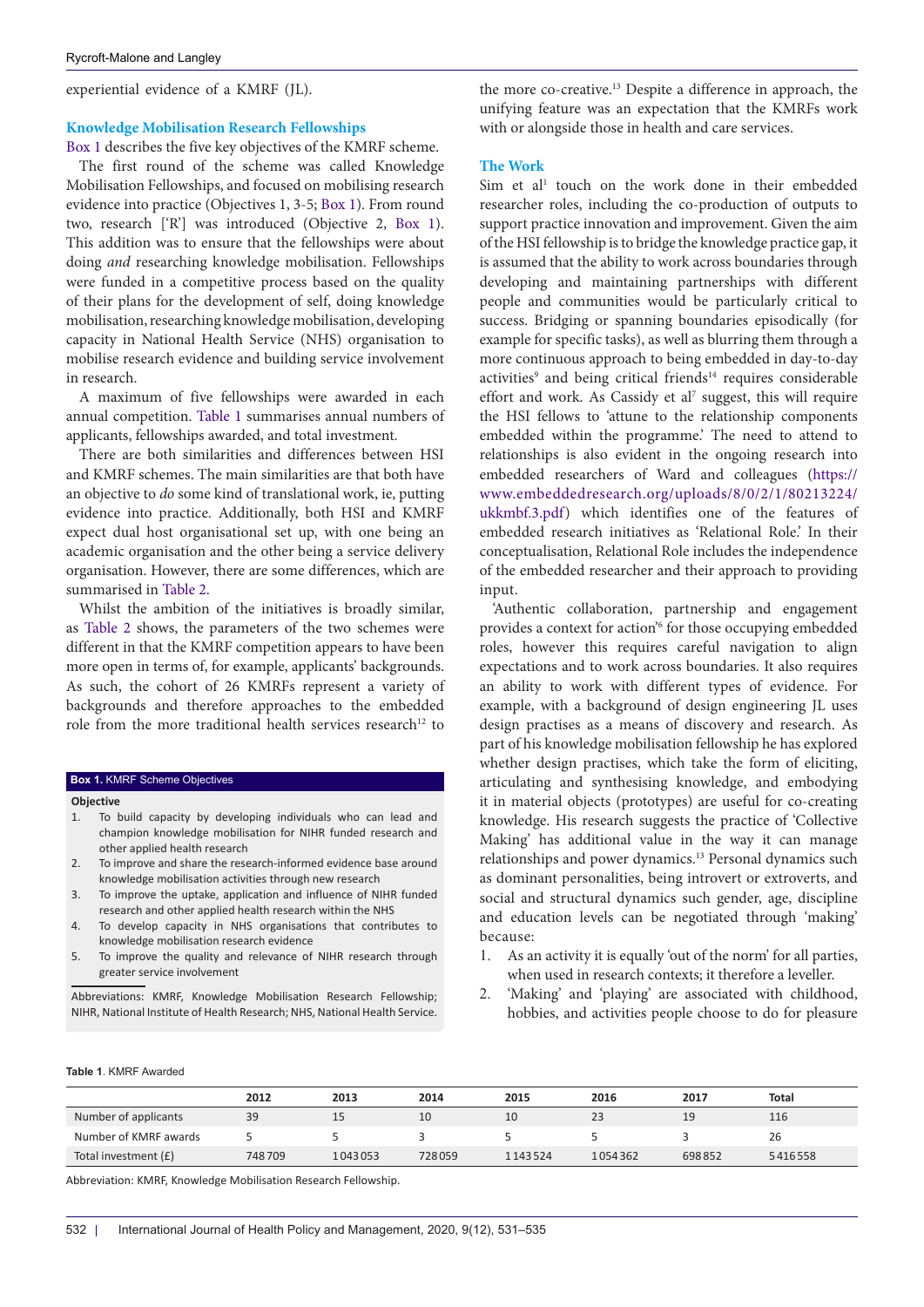<span id="page-2-0"></span>**Table 2.** Differences Between HSI and KMRF Schemes

| <b>KMRF</b>                                                                                                                                                                                                                                                              | <b>HSI Fellowship</b>                                                                                                                                                                           |
|--------------------------------------------------------------------------------------------------------------------------------------------------------------------------------------------------------------------------------------------------------------------------|-------------------------------------------------------------------------------------------------------------------------------------------------------------------------------------------------|
| Smaller initiative with a maximum of five awards a year made, and 26 in<br>total between 2012 to 2017.                                                                                                                                                                   | HSI Fellowship awarded 95 fellowships in total between 2017 to 2018.                                                                                                                            |
| KMRFs are not restricted to early career researchers. Professors have<br>been awarded KMRFs.                                                                                                                                                                             | HSI Fellowships are restricted to doctoral and post-doctoral scholars.                                                                                                                          |
| KMRFs have explicit objective to do research about Knowledge<br>Mobilisation.                                                                                                                                                                                            | HSI Fellowships do not have an explicit emphasis on undertaking their own<br>research.                                                                                                          |
| KMRFs do not have a structured training programme. Fellows defined<br>their own as part of the funding process.<br>Individual KMRFs came together to create their own peer group but<br>there was no imperative, organisational support or prompting from the<br>funder. | HSI Fellowships have structured training programme in predetermined 'core<br>competencies' and have a peer network with organisational structure and<br>purpose.                                |
| KMRF have specific objective to build capacity in knowledge mobilisation<br>in the healthcare provider organisations.                                                                                                                                                    | HSI Fellowships have objective to work with healthcare provider organisations<br>to implement or use research but not specifically to develop capacity or<br>capability in the organisation.    |
| KMRF objective is to develop individuals who can be knowledge<br>mobilisation champions but does not relate this to a career path.                                                                                                                                       | HSI Fellowships objective is to develop individuals for HSPR fields through<br>experiential learning within contexts of practise – there is a reference to 'impact<br>orientated' career paths. |
| KMRFs had varied backgrounds, not exclusively in health services<br>research.                                                                                                                                                                                            | HSI Fellowships have strong background in health research including doctoral<br>foundation.                                                                                                     |

Abbreviations: KMRF, Knowledge Mobilisation Research Fellowship; HSI, Health Services Impact; HSPR, Health Services and Policy Research.

and leisure, as such they take away hierarchies and give permission to be less formal.

3. The process changes language and modes of thinking being less reliant on words, which enables a different and collective way of communicating.

Brokering relationships and increasing the flow and use of knowledge through social contact<sup>14</sup> also requires those in embedded roles to, as JL describes it, 'fill in the gaps' and provide 'leadership between the cracks.' Filling in the gaps refers to the work required to manage different tasks, activities and people, which are dynamic and shifting as the work progresses leaving spaces that need connecting for maintaining forward momentum. Whilst leadership between cracks refers to a type of informal leadership required to work with and between disparate individuals and groups to drive motivation and action.

## **Characteristics and Skills**

Given the work of those in embedded roles, people working in them need to embody a variety of characteristics and skills. In a review of published and grey literature of the knowledge, skills, and attitudes of people<sup>15</sup> working in knowledge translation roles, a number of core competencies were identified, which are summarised in [Table 3.](#page-3-0)

Experientially, and perhaps as a function of a design engineering background, JL identified less with the knowledge components, and more with skills and attitudes. This highlights that embodying these embedded roles is partially a function of the person's background, but also about how that aligns with what is needed for the role at the time, in that context, and with those people. In fact, over time it has become apparent to JL that knowledge synthesis and brokering were inherent to his way of working because it is the modus operandi of a designer. Presenting himself as a design engineer and as naïve

to the clinical contexts of those he was working with was an advantage because it removed assumptions about a baseline of knowledge for all participants. The idea of credibility being a function of the characteristics of the person, rather than their level of knowledge is also evident from other research.14,16 For example, it might in some circumstances be advantageous for an embedded researcher to be a non-clinician, because being at a distance from the clinical challenge enables a focus on the research process. However, this runs counter to Sim et al's<sup>1</sup> reflections in which they identify their current or former health professional background knowledge and experience as helpful for supporting networking and relationship building for effective collaboration.

We argue that approaches to identifying potential embedded researchers be guided, but not constrained, by a list of specific competencies or particular background. As noted by others<sup>6</sup> being able to work productively with different constituencies in dynamic contexts requires transferable qualities such as being comfortable with messiness, a good communicator with different audiences, being flexible, being able to manage conflict and being tenacious and creative.

#### **Organisational Arrangements**

Sim et al<sup>1</sup> describe the role of a HSI fellow as a 'central agent' who navigates the health system to become a 'conduit for system level change.' As part of these arrangements, the fellows work alongside decision makers in the health system whilst maintaining a link to academia. It is less clear in their reflection and their Framework for understanding the HSI Fellow as an Embedded Researchers how and what particular organisational arrangements and contexts facilitate role enactment. Within England, the Collaborations for Leadership in Applied Health Research and Care (CLAHRC) have provided an organisational arrangement for the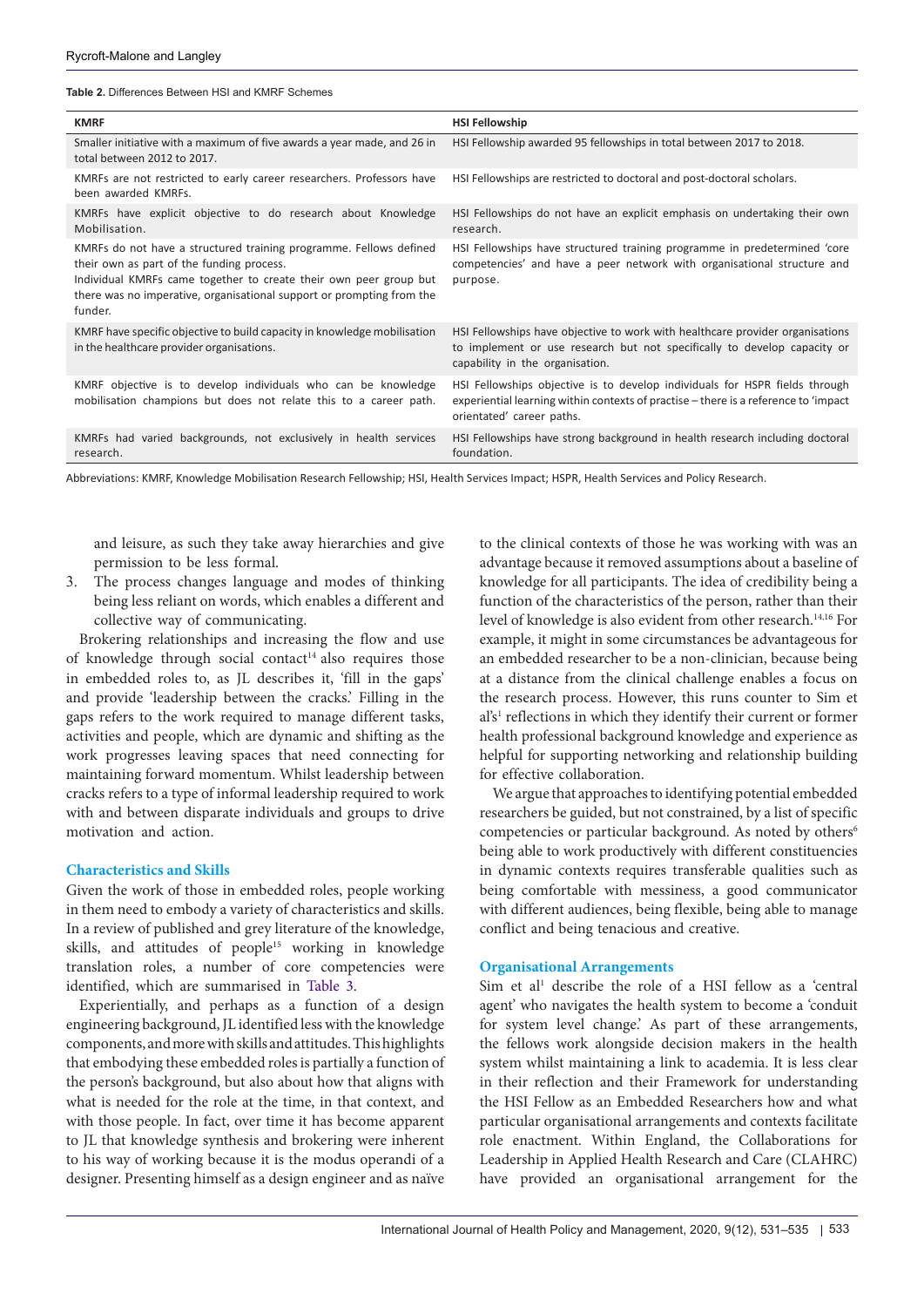<span id="page-3-0"></span>**Table 3.** Core Competencies

| Knowledge                                                                    | <b>Skills</b>                      | <b>Attitudes</b>                                                 |  |  |  |  |
|------------------------------------------------------------------------------|------------------------------------|------------------------------------------------------------------|--|--|--|--|
| Understanding the context                                                    | Collaboration and teamwork         | Confidence                                                       |  |  |  |  |
| Understanding the research process                                           | Leadership                         | Having trust                                                     |  |  |  |  |
| Knowing how knowledge is disseminated                                        | Sharing knowledge                  | Valuing research                                                 |  |  |  |  |
| Being aware of evidence resources                                            | Knowledge synthesis                | Self-directed lifelong commitment to learning                    |  |  |  |  |
| Understanding knowledge translation and<br>evidence-based practice processes | Dissemination of research findings | Valuing teamwork                                                 |  |  |  |  |
|                                                                              | Use of research findings           |                                                                  |  |  |  |  |
|                                                                              | Fostering innovation               |                                                                  |  |  |  |  |
|                                                                              | Knowledge brokering                |                                                                  |  |  |  |  |
| <b>From Grey Literature</b>                                                  |                                    |                                                                  |  |  |  |  |
| Quality improvement methods and tools                                        | <b>KT</b> planning                 | Integrity                                                        |  |  |  |  |
|                                                                              |                                    | Commitment to professional work ethic and professional behaviour |  |  |  |  |
| Communication strategies                                                     | Project management                 | in interaction with internal and external contacts               |  |  |  |  |
| Health policy and systems                                                    | Information technology use         | Commitment to high standards of professionalism                  |  |  |  |  |
|                                                                              | Sound judgment                     | Interest in the developments in communications                   |  |  |  |  |
|                                                                              | Discretion/tact/diplomacy          |                                                                  |  |  |  |  |
|                                                                              | <b>Resourcefulness</b>             |                                                                  |  |  |  |  |

development and support of a number of different types of embedded researcher type roles. In later rounds of the KMRF scheme, the CLAHRCs where host organisations for individual fellows. CLAHRCs were a distributed regional service and academic partnerships funded to increase applied health research and the use of research in practice. Evidence from evaluations of CLAHRCs<sup>14,16-19</sup> have demonstrated the pivotal role that embedded researcher type roles played in developing the partnerships themselves, as well as in coproducing research and knowledge mobilisation through inhabiting the worlds of service and academia.

However, there were features of CLAHRCs that were more facilitative of individuals operating in these embedded roles.16,18 For example, the existence of matched funding incentivised health service and academic organisations to work together, and helped to ensure role holders had dedicated resources, including protected time. Second, CLAHRCs that positioned their strategy and approach towards evidence co-production in contrast to a knowledge transfer approach created contexts more conducive to enacting an embedded role because they were a better cultural fit. Finally, CLAHRCs that were structured and organised in a way that facilitated connection between people and organisations, as opposed to silos, enabled easier navigation across boundaries.

Beyond the generalisable benefits of the host organisation attributes described above, there will be idiosyncratic benefits for each individual embedded researcher, some of which will be emergent and serendipitous whilst others can be carefully considered in advance to get the best 'fit' between embedded researcher, proposed work and host organisation. The work of Ward and colleagues ([https://www.embeddedresearch.](https://www.embeddedresearch.org/uploads/8/0/2/1/80213224/ukkmbf.3.pdf) [org/uploads/8/0/2/1/80213224/ukkmbf.3.pdf](https://www.embeddedresearch.org/uploads/8/0/2/1/80213224/ukkmbf.3.pdf)) is prompting people to do this, particularly from the perspective of the researcher.

From experience, JL's 'home' was in Yorkshire & Humber CLAHRC's Translating Knowledge to Action theme, which had a strong focus on co-design and coproduction, and was therefore a good fit for someone with a design background. This CLAHRC was a conducive context for operating as a knowledge mobilisation fellow because there were already brokered and trusted relationships with service provider organisations and a rich organisational know-how of working together. This context was a 'ready-made' collaborative and trusted network for JL to navigate, and a context in which to facilitate the introduction of new ways of working such as 'collective making.'13 Within this context JL benefitted from relative autonomy from service and academic affiliations and agendas. This context was also more conducive to sustaining an individual in an embedded researcher role as the funding and host arrangements ensured an appropriate support structure.

## **Conclusion**

The potential contribution of embedded research type roles in the co-production of knowledge towards service improvement and transformation is evident, and as such the numbers, and associated labels for such roles, is increasing. Specific initiatives such as the Canadian HSI Fellowships and England's KMR Fellowships also demonstrate national funders' commitment to the potential of this way of working. We have highlighted some similarities and differences between these schemes, and drawn on research and experiential evidence to show that people operating in these embedded researcher roles have to navigate complex environments and tailor their action accordingly. Their success is likely to be mediated by how flexibly and appropriately they can draw on a varied toolbox and personal skill set, and by the organisational arrangements, that is, resources and culture, which support them. However, whilst there is an increase in embedded roles there has not been a corresponding growth in systematic and large-scale research about the mechanisms and impacts of these roles. This is now a gap that needs to be filled.

## **Acknowledgements**

JL received funding from the NIHR Knowledge Mobilisation Research Fellowship scheme between 2014 and 2017.